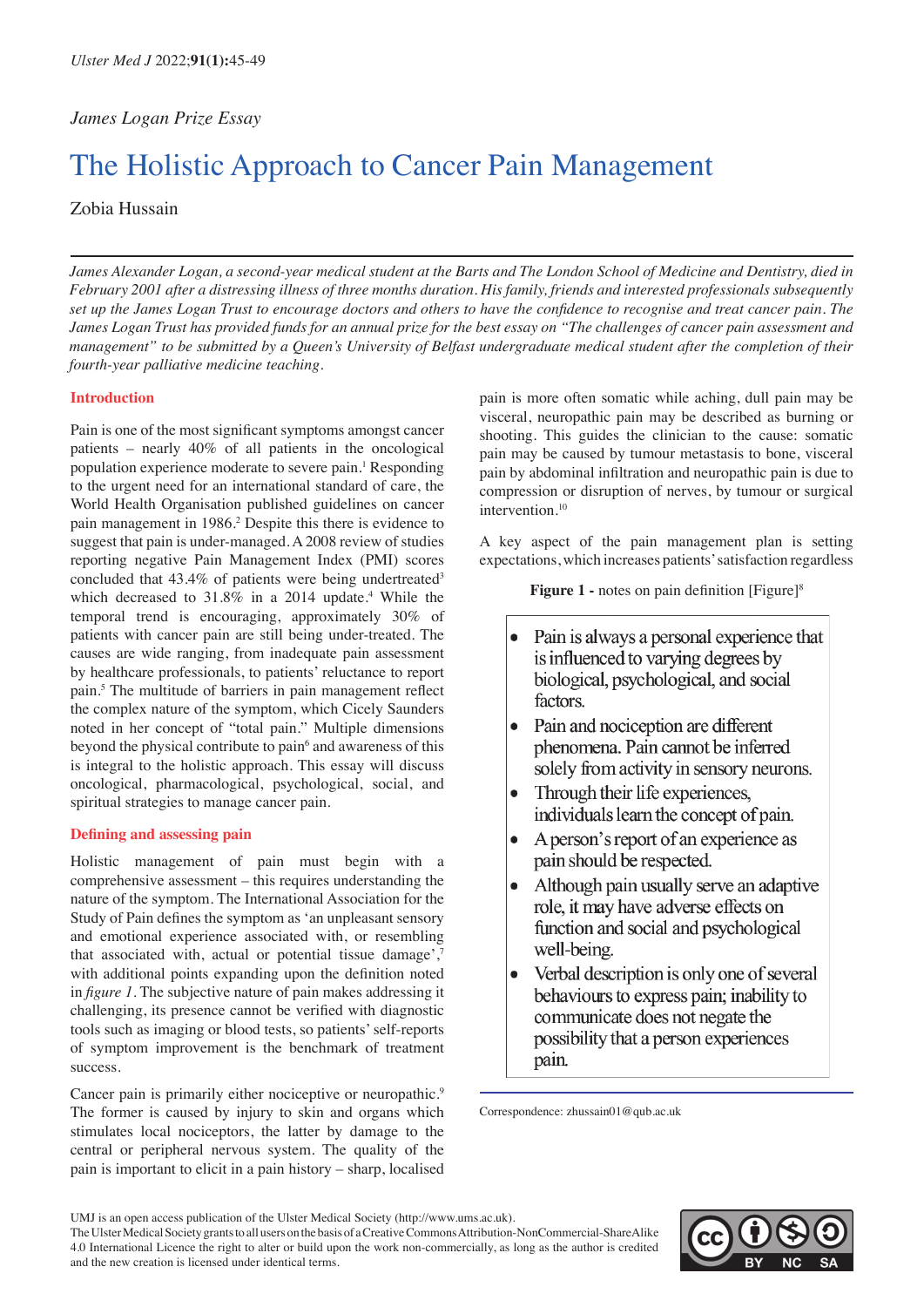of the intensity of their pain.<sup>11</sup> The WHO 1986 guidelines lay out the following goals: to decrease pain when a patient is carrying out activities as well as at rest, and to decrease pain at night to maximise pain-free sleep. To this end, a multi-pronged approach consisting of various modalities is recommended with multi-disciplinary input.

#### **Oncological pain management**

Oncological methods such as radiotherapy and chemotherapy reduce the source of pain and hence are ideal for symptom control.

Nearly 50% of cancer patients require some degree of radiotherapy, with around 40% of these patients receiving radiotherapy for symptom control.<sup>12</sup> It is important to note that radiotherapy may take up to 6 weeks to relieve pain depending on the neoplastic cells' stage in the cell cycle. The side effects of radiotherapy, however, are immediate and pharmacological management is necessary in the interim.13

Concomitant use of radiotherapy and bisphosphonates can markedly relieve pain amongst patients with bone metastases, associated with a reduction in the dose of opioid analgesia required by these patients.14 The utility of radiation treatments in reducing nociceptive signalling in this patient group is well corroborated in the literature.15–18 There is evidence to suggest that single fraction radiotherapy is as effective as multi-fraction radiotherapy in patients with bone metastasis uncomplicated by fractures, $19$  although patients treated with single fraction radiotherapy were more likely to require re-treatment.20 When it comes to brain metastases and tumours, treatment modality depends on prognostic factors such as the age of the patient, their performance status and the number of brain metastases. In suitable patients, whole brain radiotherapy (WBRT) reduces the severity of a number of symptoms including nausea and vomiting, seizures and headaches.<sup>21</sup> In patients with poor prognoses there is less benefit from WBRT compared to corticosteroids and supportive care.<sup>22</sup>

Cytotoxic chemotherapeutic and targeted agents can function as anti-pain therapies through inhibiting tumour growth, hence reducing nociceptive pain by alleviating compression on viscera. In men with metastatic prostate cancer, a chemotherapeutic agent in combination with corticosteroids are superior to corticosteroids alone in reducing pain.23,24 Chemotherapy induced peripheral neuropathy is a concern with certain agents, including cisplatin, vincristine and ixabepilone. Use of this modality requires vigilance for neurological symptoms as well as alteration of the dosage and regimen of chemotherapeutic agents if necessary.<sup>25</sup> Targeted therapies such as Tamoxifen<sup>26</sup> and Abiraterone<sup>27</sup> have been found to reduce cancer pain in breast and prostate cancer patients respectively; Imatinib, used to treat renal cancer, is particularly exciting for reducing abdominal pain in the majority of patients within weeks.<sup>24</sup>

## **Pharmacological pain management**

The WHO 1986 guidelines included a simple three-step analgesic ladder (*figure 2*) consisting of aspirin, codeine, and morphine.<sup>2</sup> This was updated in 1997 to include more options at each rung of the ladder, although the aim was still to utilise readily available drugs to their full potential rather than introduce new expensive options that would not be equally accessible across the globe.28

**Figure 2 – The WHO analgesic ladder for** cancer pain management [Figure]<sup>29</sup>



Although the ladder has been subject to criticism and numerous adaptations have been suggested, the WHO approach has been found to be effective for 70-80% of patients.30 In practice, non-opioid analgesics are rarely enough as sole agents and opioids are often added. Different opioids vary in their affinity for receptors at the various binding sites, as well as varying in pharmacokinetics. $31$  This leads to variation in adverse effects and tolerance within the drug class.

Six key points are noted relating to the ladder in the 1986 guidelines:

- 1. Individual dosing is required. It is important to let the patient's perception of the pain guide the dose rather than healthcare professionals' perceptions. When patients say they are in pain, we must believe them. Clinicians must be mindful of racial<sup>32</sup> and gendered<sup>33</sup> bias in pain assessment.
- 2. Oral therapy should be used in the first instance unless parenteral therapy is absolutely required.
- 3. Nocturnal pain control is emphasised to maximise painfree hours of sleep – this may require increased doses of morphine.
- 4. Patients should be monitored for pain and adverse effects of pharmacological therapy. They should be reviewed regularly and re-assessed if there is an onset of new pain.
- 5. Adverse effects of strong opioids must be treated. Constipation, nausea, vomiting and respiratory depression can be as significant to the patient's quality of life as pain, and the majority will require coprescriptions of laxatives and/or anti-emetics.
- 6. For patients with intractable anxiety and depression, adjuvants may be useful.



The Ulster Medical Society grants to all users on the basis of a Creative Commons Attribution-NonCommercial-ShareAlike 4.0 International Licence the right to alter or build upon the work non-commercially, as long as the author is credited and the new creation is licensed under identical terms.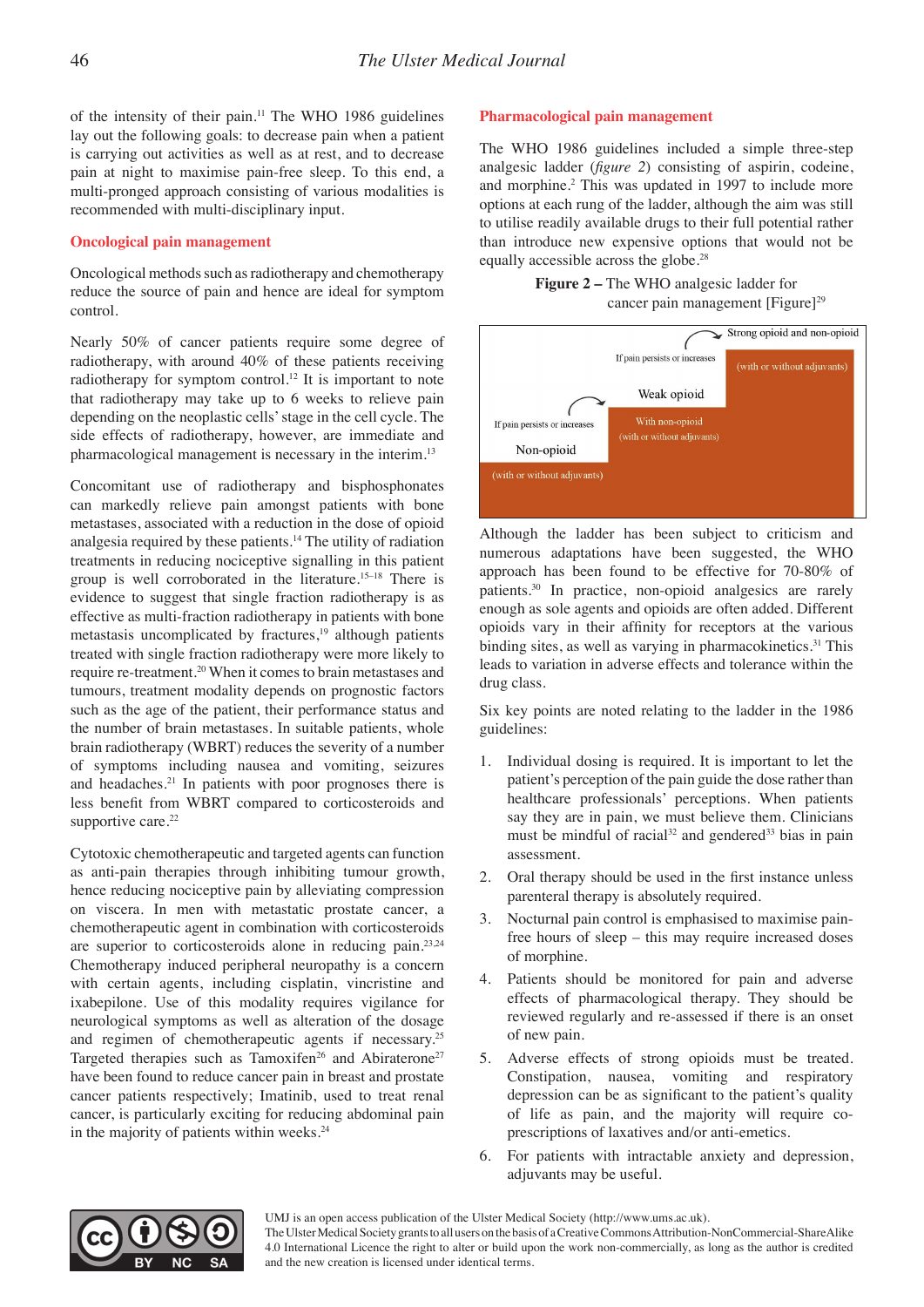Complications of long-term opioid therapy include tolerance and addiction, $34$  opioid-induced inhibition of adrenal androgen production,<sup>35</sup> and osteoporosis.<sup>36</sup>

Adjuvants such as tricyclic antidepressants, local anaesthetics, carbamazepine, bisphosphonates and NSAIDs can be effective in the management of cancer pain syndromes.<sup>37</sup> The advantage of this approach is reducing dosages and hence toxicity; there may also be a synergistic effect from multiple therapies acting on many cellular targets simultaneously.

Neuropathic pain in cancer patients requires a different approach than in other patient populations, as typical treatments such as amitriptyline may not be as effective when given as sole agents. Mishra *et al.* found that a combination of opioids, gabapentin, amitriptyline and dexamethasone were effective for neuropathic pain.<sup>38</sup>

## **Psychological, social, and spiritual pain management**

Pain manifested physically is perhaps simpler to understand than the other components of total pain (psychological, emotional, social, and spiritual), but the latter are no less important. Psychological distress can both be caused by pain and exacerbate it. Cancer is frequently comorbid with depression<sup>39</sup> which is itself associated with pain and a lower quality of life. In an interesting analysis, Wang *et al.* found that treatment for depression resulted in a greater decrease in pain than the reverse.40 The psychological effects of cancer and treatment depend on a host of factors including the diagnosis, prognosis, underlying psychological vulnerabilities and internal locus of control. Interventions that may improve psychological wellbeing *during* treatment include Cognitive Behavioural Therapy (CBT), hypnosis and patient education about the condition and management.

#### **Figure 3 -** the 'cognitive triangle' [figure]

CBT is the first line treatment for mild depression and is



highly recommended as an adjunct in moderate to severe depression.41 The principles of CBT rely on the connection between thoughts, emotions and behaviour. A patient may understandably have a negative reaction to their situation but ruminating on thoughts such as "*This pain is going to*  *kill me, I can't bear this,*" will negatively affect their mood. "Catastrophising" has a deleterious effect on emotions, which in turn can cause behavioural changes such as social withdrawal. CBT aims to break the cycle by training patients to identify and question catastrophic thinking. Behaviours may also influence emotions and thoughts. Hence behavioural changes such as engaging in exercise, establishing sleep hygiene, and trying relaxation techniques are encouraged. There is some evidence for the benefits of this approach in breast cancer patients.<sup>42</sup>

There appears to be a relationship between the severity of cancer pain and hours spent on social activity with friends and family. Patients with mild pain spend more time on social activity while the converse is true for those suffering more severe pain.43 This raises the intriguing question of whether there is a similar temporal relationship between the two as with depression. Koopman *et al*. carried out a study investigating pain in a sample of women with metastatic breast carcinoma, finding that pain was greater in those with more "total life stress" regardless of levels of social support. However, more social support reduced levels of mood disturbance.<sup>44</sup>

The patient-carer relationship is a key aspect of social pain. Caregivers often struggle with depression and feelings of hopelessness.<sup>45</sup> There is some evidence to suggest that carers' emotional distress is associated with the patients' pain, however, it is difficult to ascertain whether the pain is caused by the carers' distress or vice versa.<sup>46</sup> Interventions to socially support both patients and carers vary in scope and method, but meta-analyses have shown significant improvements to depression, caregiver burden, and symptom control.<sup>47</sup> Where more social support is needed, the valuable input of social work and occupational therapy is should be considered.

Spiritual pain can be defined as a loss of feelings of connection to a higher power or a lack of meaning. Cancer patients may experience spiritual suffering at the unpredictable nature of their condition, wondering why they were the ones to be afflicted. Being too incapacitated to carry out religious rituals, such as prayer, may also contribute to spiritual pain. Providing spiritual resources such as access to faith-based therapy reduced spiritual pain and symptoms of depression in a population of Muslim breast cancer patients.48 Similar results have been found in Christian patient populations.<sup>49</sup> Clinicians must work with chaplains and spiritual authorities to support patients in their journeys.

A final aspect of the holistic approach may involve complementary and alternative medicine (CAM). This includes practices such as acupuncture, massage, reflexology, and aromatherapy. There is some evidence that CAMs in combination with conventional medicine improve quality of life,<sup>50</sup> however, there are concerns regarding lack of regulation.

To summarise, pain management is integral to highquality care for cancer patients. Guiding principles were standardised by the WHO in 1986, these are: to assess

The Ulster Medical Society grants to all users on the basis of a Creative Commons Attribution-NonCommercial-ShareAlike 4.0 International Licence the right to alter or build upon the work non-commercially, as long as the author is credited and the new creation is licensed under identical terms.



UMJ is an open access publication of the Ulster Medical Society (http://www.ums.ac.uk).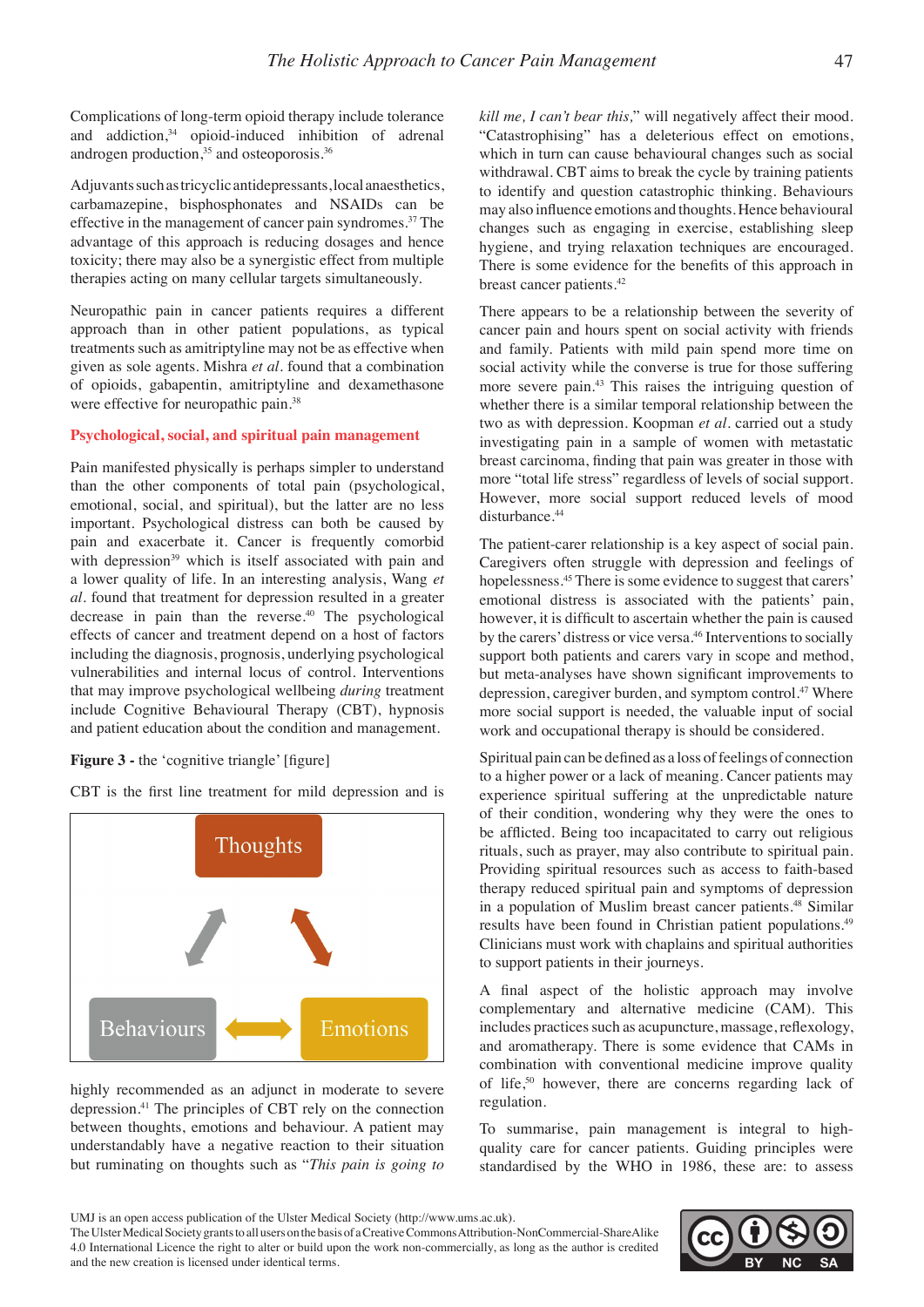patients comprehensively; to take a careful approach to pharmacological therapies; to consider all aspects of an individual's pain from physical pain to spiritual suffering; and to involve the multidisciplinary team in managing these aspects. The most important principle of all is to practice empathy and understand that while pain may not be measurable, it is very real. Patients are the experts of their bodies – we must trust them.

#### **REFERENCES**

- 1. Van den Beuken-van Everdingen MH Hochstenbach LM, Joosten EA, Tjan-Heijnen VC, Janssen DJ. Update on prevalence of pain in patients with cancer: systematic review and meta-analysis. *J Pain Symptom Manage*. 2016;**51**(**6**):1070-90.e9. doi: 10.1016/j. jpainsymman.2015.12.340.
- 2. World Health Organization. Cancer pain relief. Geneva: World Health Organisation; 1986.
- 3. Deandrea S, Montanari M, Moja L, Apolone G. Prevalence of undertreatment in cancer pain. A review of published literature. *Ann Oncol Off J Eur Soc Med Oncol*. 2008;**19**(**12**):1985–91.
- 4. Greco MT, Roberto A, Corli O, Deandrea S, Bandieri E, Cavuto S, *et al*. Quality of cancer pain management: an update of a systematic review of undertreatment of patients with cancer. *J Clin Oncol*. 2014;**32**(**36**):4149–54.
- 5. Kwon J. Overcoming barriers in cancer pain management. *J Clin Oncol*. 2014;**32**(**16**):1727–33.
- 6. Lewis M. Cicely Saunders: founder of the hospice movement. Selected letters 1959 – 1999. *Mortality*. 2007;**12**(**4**):385–6.
- 7. Raja SN, Carr DB, Cohen M, Finnerup NB, Flor H, Gibson S, *et al.* The revised International Association for the Study of Pain definition of pain: concepts, challenges, and compromises. *Pain*. 2020;**161**(**9**):1976–82.
- 8. Raja SN, Carr DB, Cohen M, Finnerup NB, Flor H, Gibson S, et al. Four decades later: revision of the IASP definition of pain and notes. Pain. 2020.
- 9. Hewitt DJ.The management of pain in the oncology patient. *Obstet Gynecol Clin North Am*. 2001;**28**(**4**):819–46.
- Swarm RA, Abernethy AP, Anghelescu DL, Benedetti C, Buga S, Cleeland C, *et al.* Adult cancer pain: clinical practice guidelines in oncology. *J Natl Compr Canc Netw*. 2013;**11**(**8**):992-1022.
- 11. Beck SL,Towsley GL, Berry PH, Lindau K, Field RB, Jensen S. Core aspects of satisfaction with pain management: cancer patients' perspectives. *J Pain Symptom Manage*. 2010;**39**(**1**):100–15.
- 12. Sejpal SV, Bhate A, Small WJ. Palliative radiation therapy in the management of brain metastases, spinal cord compression, and bone metastases. *Semin Intervent Radiol*. 2007;**24**(**4**):363-74.
- 13. Gough N, Miah A, Linch M. Nonsurgical oncological management of cancer pain. *Curr Opin Support Palliat Care*. 2014;**8**(**2**):102–11.
- 14. Vassiliou V, Kardamakis D. The management of metastatic bone disease with the combination of bisphosphonates and radiotherapy: from theory to clinical practice. *Anticancer Agents Med Chem*. 2009;**9**(**3**):326–35.
- 15. Hoegler D. Radiotherapy for palliation of symptoms in incurable cancer. *Curr Probl Cancer*. 1997;**21**(**3**):129–83.
- 16. Reale C, Turkiewicz AM, Reale CA. Antalgic treatment of pain associated with bone metastases. *Crit Rev Oncol Hematol*. 2001;**37**(**1**):1–11.
- 17. Ciezki JP, Komurcu S, Macklis RM. Palliative radiotherapy. *Semin Oncol*. 2000;**27**(**1**):90–3.
- 18. Van Oorschot B, Rades D, Schulze W, Beckmann G, Feyer P. Palliative radiotherapy--new approaches. *Semin Oncol*. 2011;**38**(**3**):443–9.
- 19. Chow E, Zeng L, Salvo N, Dennis K, Tsao M, Lutz S. Update on the systematic review of palliative radiotherapy trials for bone metastases. *Clin Oncol (R Coll Radiol)*. 2012;**24**(**2**):112–24.
- 20. Chow E, Harris K, Fan G, Tsao M, Sze WM. Palliative radiotherapy trials for bone metastases: a systematic review. *J Clin Oncol*. 2007;**25**(**11**):1423–36.
- 21. Suteu P, Fekete Z, Todor N, Nagy V. Survival and quality of life after whole brain radiotherapy with 3D conformal boost in the treatment of brain metastases. *Med Pharm Reports*. 2019;**92**(**1**):43-47.
- 22. Mulvenna P, Nankivell M, Barton R, Faivre-Finn C, Wilson P, McColl E*, et al.* Dexamethasone and supportive care with or without whole brain radiotherapy in treating patients with non-small cell lung cancer with brain metastases unsuitable for resection or stereotactic radiotherapy (QUARTZ): results from a phase 3, non-inferiority, randomised trial. *Lancet*. 2016;**388**(**10055**):2004–14.
- 23. Tannock IF, de Wit R, Berry WR, Horti J, Pluzanska A, Chi KN, *et al*. Docetaxel plus prednisone or mitoxantrone plus prednisone for advanced prostate cancer. *N Engl J Med*. 2004;**351**(**15**):1502–12.
- 24. Osoba D, Tannock IF, Scott Ernst D, Neville AJ. Health-related quality of life in men with metastatic prostate cancer treated with prednisone alone or mitoxantrone and prednisone. *J Clin Oncol*. 1999;**17**(**6**):1654–63.
- 25. Zajączkowska R, Kocot-Kępska M, Leppert W, Wrzosek A, Mika J, Wordliczek J. Mechanisms of Chemotherapy-Induced Peripheral Neuropathy. *Int J Mol Sci*. 2019;**20**(**6**): 1451. doi: 10.3390/ijms20061451.
- 26. Johnston S, Stebbing J. Breast cancer (metastatic). *Clin Evid (Online)*. 2003;(**10**):1975–2002. PMID: 15555190
- 27. Logothetis C, Basch E, Molina A, Fizazi K, North S, Chi K, *et al.*  Effect of abiraterone acetate and prednisone compared with placebo and prednisone on pain control and skeletal-related events in patients with metastatic castration-resistant prostate cancer: exploratory analysis of data from the COU-AA-301 randomised trial. *Lancet Oncol*. 2012;**13**(**12**):1210–7.
- 28. Ferreira KA, Kimura M, Teixeira MJ. The WHO analgesic ladder for cancer pain control, twenty years of use. How much pain relief does one get from using it? *Support Care Cancer.* 2006;**14**(**11**):1086–93.
- 29. Vargas-Schaffer G. Is the WHO analgesic ladder still valid? Twentyfour years of experience. Vol. 56, Canadian Family Physician. College of Family Physicians of Canada; 2010; 56(6): p. 514. Figure 1.
- 30. Vargas-Schaffer G. Is the WHO analgesic ladder still valid?: twenty-four years of experience. *Can Fam Physician*. 2010;**56**(**6**):514-7.
- 31. Meert T, Vermeirsch H. A preclinical comparison between different opioids: antinociceptive versus adverse effects. *Pharmacol Biochem Behav*. 2005;**80**(**2**):309–26.
- 32. Hoffman KM, Trawalter S, Axt JR, Oliver MN. Racial bias in pain assessment and treatment recommendations, and false beliefs about biological differences between blacks and whites. *Proc Natl Acad Sci U S A*. 2016;**113**(**16**):4296.
- 33. Samulowitz A, Gremyr I, Eriksson E, Hensing G. "Brave men" and "emotional women": a theory-guided literature review on gender bias in health care and gendered norms towards patients with chronic pain. *Pain Res Manag*. 2018;**2018**.
- 34. Ballantyne J, LaForge S. Opioid dependence and addiction during opioid treatment of chronic pain. *Pain*. 2007;**129**(**3**):235–55.
- 35. Daniell H. DHEAS deficiency during consumption of sustained-action prescribed opioids: evidence for opioid-induced inhibition of adrenal androgen production. *J pain*. 2006;**7**(**12**):901–7.
- 36. Daniell H. Opioid osteoporosis. *Arch Intern Med*. 2004;**164**(**3**):338.
- 37. Mitra R, Jones S. Adjuvant analgesics in cancer pain: a review. *Am J Hosp Palliat Care*. 2012;**29**(**1**):70–9.